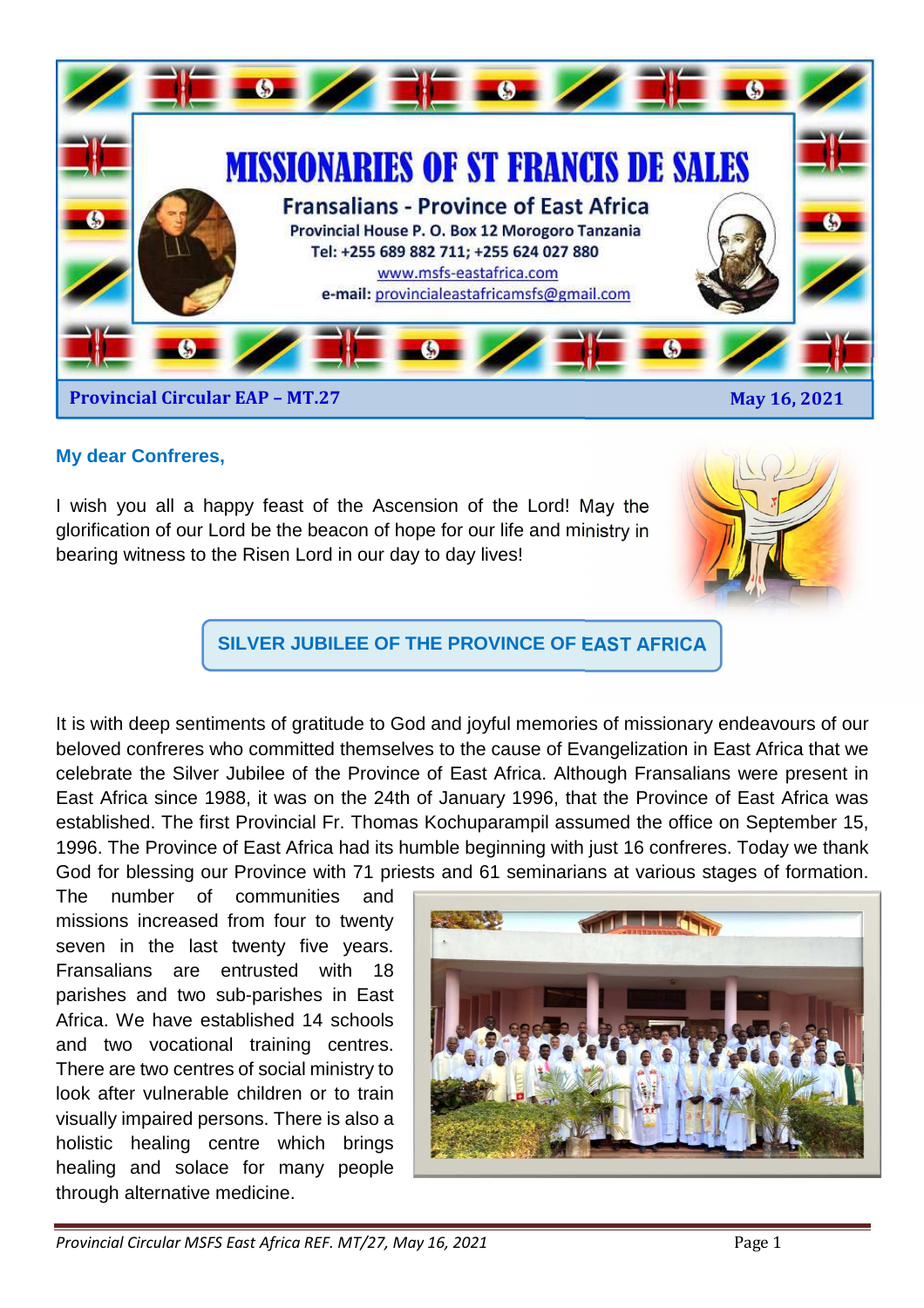We have experienced the providence and gracious love of God since the inception of our missions in East Africa. Our Charism and Apostolates inspired by our heavenly patron St. Francis de Sales and our venerable Founder Fr. Peter Mermier, guided our missionary endeavours in East Africa. We thank all our pioneering missionaries whose dedication and commitment brought about remarkable pastoral and social developments in the Missions entrusted to the care of Fransalians. We also thank the ecclesiastical and civil authorities for supporting our missions in East Africa. We express our gratitude to the General Administration for supporting and guiding the Province of East Africa since its inception. We thank the previous Provincial Administrations whose vision made our Province a vibrant one for the mission of Christ. We thank all the Provincials whose constant support and collaboration strengthened our missions in East Africa. We also thank all our collaborators particularly Diocesan priests, Brothers and Sisters who have contributed immensely for developing our missions. We are indebted to our benefactors, well-wishers and the various organizations that help us spiritually and materially to develop our missions in East Africa.

There is no plan for any common celebration to mark the Silver Jubilee of the Province as we had already a celebration in 2013 in connection with the Silver Jubilee of our arrival in East Africa. I request every Apostolic Community to kindly organize a Thanksgiving Mass before September 15. I also request to you to kindly plant 25 trees on September 15 in every community. In deep solidarity with our fellow human beings during this pandemic, the Province is planning to make a specific contribution to poor patients who come to the dispensaries/hospitals in places where our confreres are working.

My dear Confreres, as we mark the Silver Jubilee of our Province, let us continue to take shelter under the providence of God and spread the joy of the Gospel through our personal life and ministry. Let us keep close to our heart and in our prayers our beloved Province and its mission for the greater glory of God and for the people of East Africa.

| Year | <b>Events</b>                                                                                                                    |
|------|----------------------------------------------------------------------------------------------------------------------------------|
| 1976 | Most Rev. Marko Mihayo, the former Archbishop of Tabora, wrote to Rev. Fr. Adrian                                                |
|      | Dual, the then superior general, inviting the missionaries to the Archdiocese.                                                   |
| 1985 | Most Rev. Mario Mgulunde, the new Archbishop of Tabora, wrote to Rev. Fr. Emile                                                  |
|      | Mayoraz, the then Superior General, renewing the invitation to the Missionaries of St.                                           |
|      | Francis de Sales to the Archdiocese of Tabora.                                                                                   |
| 1986 | The Superior General asks the Visakapatanam Province to take up missions in                                                      |
|      | Tanzania                                                                                                                         |
| 1987 | • Rev. Fr. M. Mariadas, the Provincial of Visakapatanam and Rev. Fr. Devasia<br>Kuzhupil visit Tabora Archdiocese in March 1987. |
|      | The pioneers - Fr. Devasia Kuzhupil, Fr. Augustine Mangatt, Fr. Sebastian                                                        |
|      | Kuzhupil and Fr. Thomas Kochuparambil - arrived in Dar es Salaam on                                                              |
|      | December 31, 1987.                                                                                                               |
| 1988 | The pioneers underwent intensive language course and were sent to various parishes                                               |
|      | in the Archdiocese of Tabora for pastoral ministry.                                                                              |
| 1989 | On January 24 <sup>th</sup> , Fransalians were entrusted with Lububu Parish – the first mission of                               |
|      | <b>MSFS</b> in Tanzania.                                                                                                         |
| 1990 | Blessing and laying the foundation stone of the MSFS Aspirants' house in Lububu by                                               |
|      | the Emeritus Archbishop Marco Mihayo.                                                                                            |

# **A CHRONOLOGY OF FRANSALIAN MISSIONS IN EAST AFRICA**

*Provincial Circular MSFS East Africa REF. MT/27, May 16, 2021* Page 2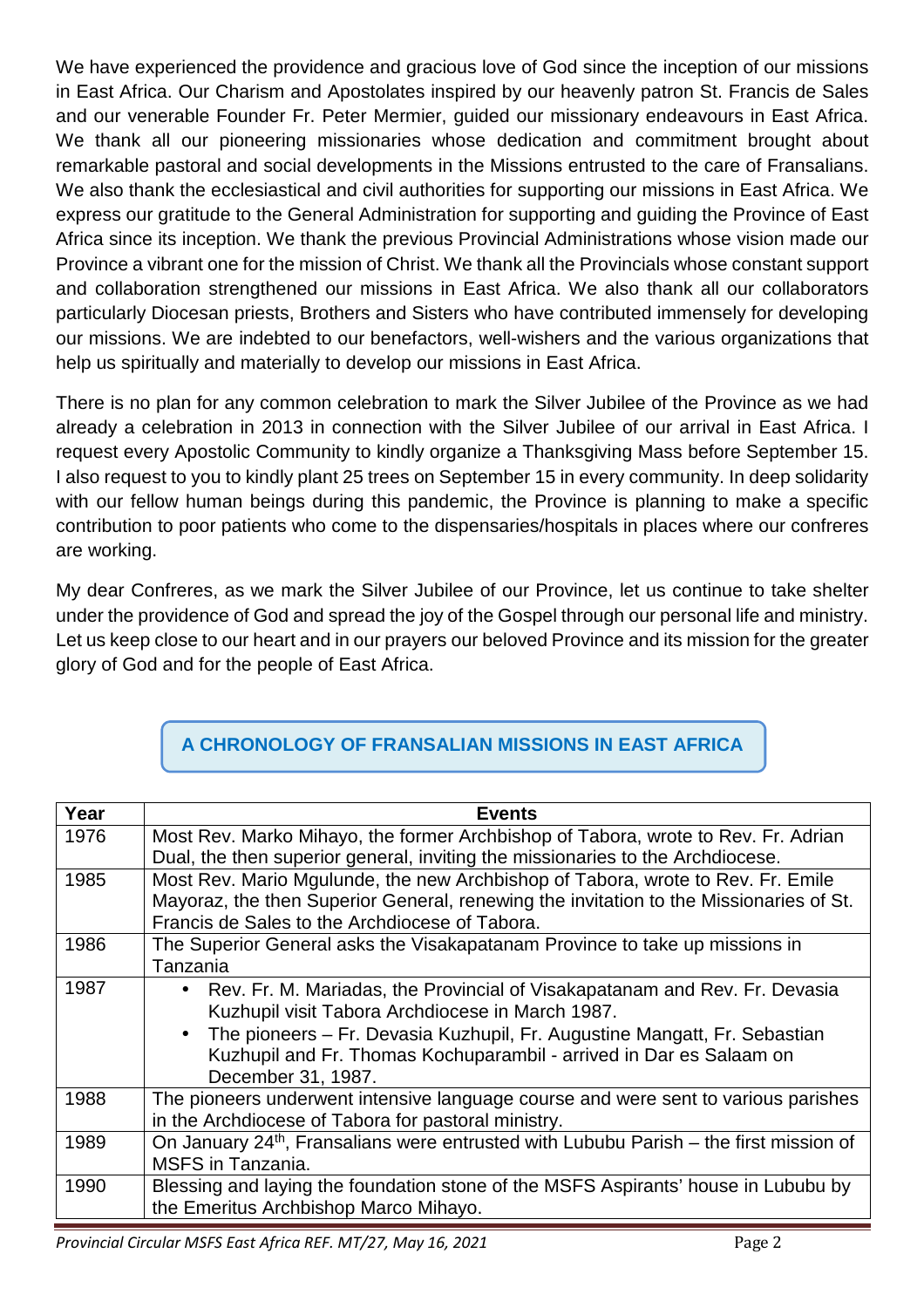| 1991 | Itaga Parish in the Archdiocese of Tabora was entrusted to the pastoral care of<br>$\bullet$                                               |
|------|--------------------------------------------------------------------------------------------------------------------------------------------|
|      | Fransalians.                                                                                                                               |
|      | First pilgrimage to the Mlima wa Wokovu - Hill of Salvation - Lububu.<br>$\bullet$                                                         |
|      | Blessing of the new Aspirancy house at Lububu<br>$\bullet$                                                                                 |
|      | Blessing of the first ever MSFS community house in Morogoro:                                                                               |
| 1992 | Tanzanian mission is raised to the status of a Region. Fr. Augustine Mangatt<br>$\bullet$                                                  |
|      | was appointed as the first Regional Superior.                                                                                              |
| 1993 | Lukobe Mission in the diocese of Morogoro was established.<br>$\bullet$                                                                    |
|      | Mbulu parish in the diocese of Kahama was entrusted to the Fransalians.<br>$\bullet$                                                       |
| 1995 | Blessing of the SFS Junior Seminary Kihonda, Morogoro<br>The General Chapter of July 1995 decided to raise African Region into a Province. |
| 1996 | $\bullet$                                                                                                                                  |
|      | January 24: The Province of East Africa was inaugurated;<br>Fr. Augustine Mangatt was appointed as the interim Provincial.                 |
|      | Fr. Thomas Kochuparambil was appointed as the first Provincial. He assumed                                                                 |
|      | office on September 15.                                                                                                                    |
|      | The first Provincial Congress took place at Lububu from December 16 to 20,                                                                 |
|      | 1996.                                                                                                                                      |
| 1997 | Mission in Kenya: Chera Parish in the Diocese of Meru was entrusted to the<br>$\bullet$                                                    |
|      | Fransalians.                                                                                                                               |
|      | Mermier Healing centre was established in Morogoro.<br>$\bullet$                                                                           |
| 1998 | Blessing of the Fransalian Scholasticate, Morogoro<br>$\bullet$                                                                            |
|      | Blessing of SFS School at Bukene.<br>$\bullet$                                                                                             |
|      | Blessing of SFS School at Kagongwa.<br>$\bullet$                                                                                           |
| 1999 | Fr. Thomas Kochuparampil is reappointed as the Provincial.<br>$\bullet$                                                                    |
|      | The second Provincial Congress took place at Morogoro (September 20 to 24)<br>$\bullet$                                                    |
|      | Mlolongo Parish in the Diocese of Machakos was entrusted to the Fransalians.<br>$\bullet$                                                  |
| 2000 | Blessing of Fransalianum Novitiate, Kibaha.<br>$\bullet$                                                                                   |
|      | The first batch of Novices began their Canonical Novitiate.                                                                                |
|      | Blessing of the House in Angamaly, India.                                                                                                  |
|      | Dumila Mission is entrusted to Fransalians.                                                                                                |
| 2001 | First batch of Novices made their Profession on September 08.                                                                              |
|      | Blessing of Salesan school at Chera.                                                                                                       |
| 2002 | Blessing of Fransalian House and St. Joseph's VTC at Mlolongo.<br>$\bullet$                                                                |
|      | Mission in Uganda: Osia parish in the Archdiocese of Tororo was entrusted to                                                               |
|      | the Fransalians.                                                                                                                           |
|      | Buekene Parish is established.                                                                                                             |
|      | Blessing of Children's home at Ipuli.<br>$\bullet$                                                                                         |
|      | Blessing of De Sales School at Isaka.<br>$\bullet$                                                                                         |
|      | Fr. Thomas Kochuparampil is reappointed as the Provincial for a third term.<br>$\bullet$                                                   |
| 2003 | The third Provincial Congress took place at Morogoro (November 26 to 29)<br>$\bullet$                                                      |
| 2004 | Agururu Parish in the Archdiocese of Tororo was entrusted to the Fransalians.<br>$\bullet$                                                 |
|      | Erection of the new parish at Mkuza in the Archdiocese of Dar es Salaam.<br>$\bullet$                                                      |
|      | Blessing of Fransalian School at Kigurunyembe.                                                                                             |
|      | Blessing of Fransalian Seminary at Ndagani.<br>Blessing of the New Presbytery at Dumila.                                                   |
| 2005 |                                                                                                                                            |
|      | Blessing of SFS VTC at Mwakata.<br>$\bullet$<br>Blessing of the newly constructed Church at Miolongo.                                      |
|      | $\bullet$<br>Mkambarani Mission in the diocese of Morogoro was entrusted to the                                                            |
|      | Fransalians.                                                                                                                               |
|      | Fr. Thomas Olicakal is appointed as the second Provincial of East Africa.                                                                  |
|      | The fourth Provincial Congress at Morogoro (September 21 to 25).<br>$\bullet$                                                              |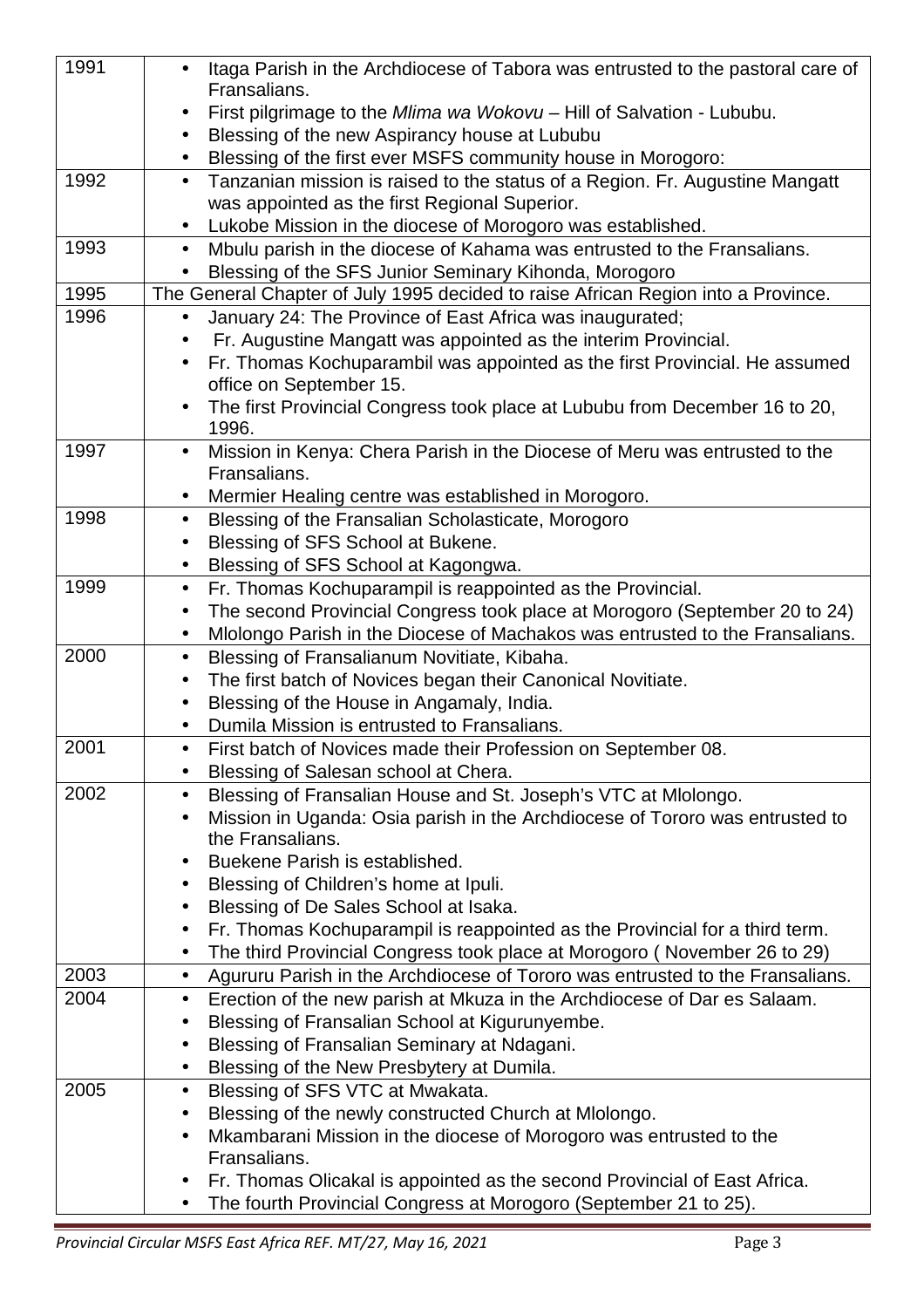| 2006 | Isaka Parish is entrusted to the Fransalians.<br>$\bullet$                                       |
|------|--------------------------------------------------------------------------------------------------|
|      | Blessing of SFS Integrated School at Katani.<br>$\bullet$                                        |
|      | Blessing of SFS School at Ipuli.<br>$\bullet$                                                    |
|      | Blessing of newly constructed Church at Bukene.<br>$\bullet$                                     |
|      | Blessing of MSFS community house at Maji ya Chai.<br>$\bullet$                                   |
| 2007 | Blessing of the new wing of MSFS Provincial House at Morogoro.<br>$\bullet$                      |
|      | Blessing of school for visually impaired at Ipuli.<br>$\bullet$                                  |
| 2008 | Fr. Thomas Olickal is appointed as the Provincial for the second term.<br>$\bullet$              |
|      | The fifth Provincial Congress took place at Mororogo (September $23 - 28$ ).<br>$\bullet$        |
| 2009 | Mji Mpya/Relini Parish was entrusted to the Fransalians.<br>$\bullet$                            |
|      | Priestly ordination of Fr. Zachariah Burofero, the first African Fransalian to be<br>$\bullet$   |
|      | ordained as a priest.                                                                            |
| 2010 | Lumen Christi Institute was established.<br>$\bullet$                                            |
|      | Maji ya Chai and Ngurdoto parishes in the Archdiocese of Arusha were                             |
|      | established.                                                                                     |
| 2011 | Fr. Johnson Kallidukil is appointed as the third Provincial of East Africa.<br>$\bullet$         |
|      | The sixth Provincial congress at Morogoro (September 23 to 28)                                   |
| 2012 | Blessing of Fransalian House at Ipuli.<br>$\bullet$                                              |
|      | Blessing of Secondary School at Ipuli.<br>$\bullet$                                              |
|      | Blessing of the newly constructed Parish Church at Osia.                                         |
|      | Blessing of the Presbytery at Mji Mpya/Relini.                                                   |
| 2013 | Silver Jubilee of the arrival of Fransalians in East Africa                                      |
| 2014 | Iyolwa Parish in the Archdiocese of Tororo is entrusted to the MSFS.<br>$\bullet$                |
|      | Fr. Johnson Kallidukil is appointed as the Provincial of East Africa for a second                |
|      | term.                                                                                            |
|      |                                                                                                  |
| 2017 | The seventh Provincial congress took place at Morogoro (September 22 - 26)                       |
|      | Blessing of SFS Secondary School at Iyolwa.<br>$\bullet$                                         |
|      | Kashishi Parish entrusted to MSFS.<br>$\bullet$                                                  |
|      | Blessing of the newly constructed Parish Church at Mkuza.<br>$\bullet$                           |
|      | Fr. Mathew Thazhathukunnel is appointed as the fourth Provincial of East<br>$\bullet$<br>Africa. |
|      | The eighth Provincial Congress took place at Arusha (September 22 - 26)                          |
|      | Blessing of Presbytery at Maji ya Chai.<br>$\bullet$                                             |
|      | Blessings of the new wing of Primary school at Katani.                                           |
| 2018 |                                                                                                  |
|      | Kalamira Parish in the diocese of Jinja was entrusted to Fransalians.<br>$\bullet$               |
|      | Blessing of Fransalian School at Dumila<br>$\bullet$                                             |
|      | Blessing of Fransalian Hekima School, Maji ya Chai.<br>$\bullet$                                 |
|      | Blesseing of Rosary Graden at Osia.<br>$\bullet$                                                 |
|      | Blessing of Perpetual Adoration Chapel, Mkuza.<br>$\bullet$                                      |
| 2019 | Ibihwa Parish in the Archdiocese of Dodoma was entrusted to the Fransalians.<br>$\bullet$        |
|      | Kikunde Parish in the Archdiocese of Arusha was entrusted to the Fransalians.<br>$\bullet$       |
|      | Blessing of the newly constructed Church at Lukobe.<br>$\bullet$                                 |
|      | Blessing of Fransalian House at Bissil.<br>٠                                                     |
|      | Blessing of the new wing of SFS Junior Seminary.<br>$\bullet$                                    |
|      | Blessing of hostel and new class rooms at Mwakata.<br>$\bullet$                                  |
|      | Blessing of the Parish Hall at Mlolongo<br>$\bullet$                                             |
|      | Blessing of hostels and the new wing of Primary school at Katani.<br>$\bullet$                   |
|      | Blessing of the newly constructed Church at Mkambrani.                                           |
|      | Blessing of the new wing of Fransalian School, Kigurunyembe                                      |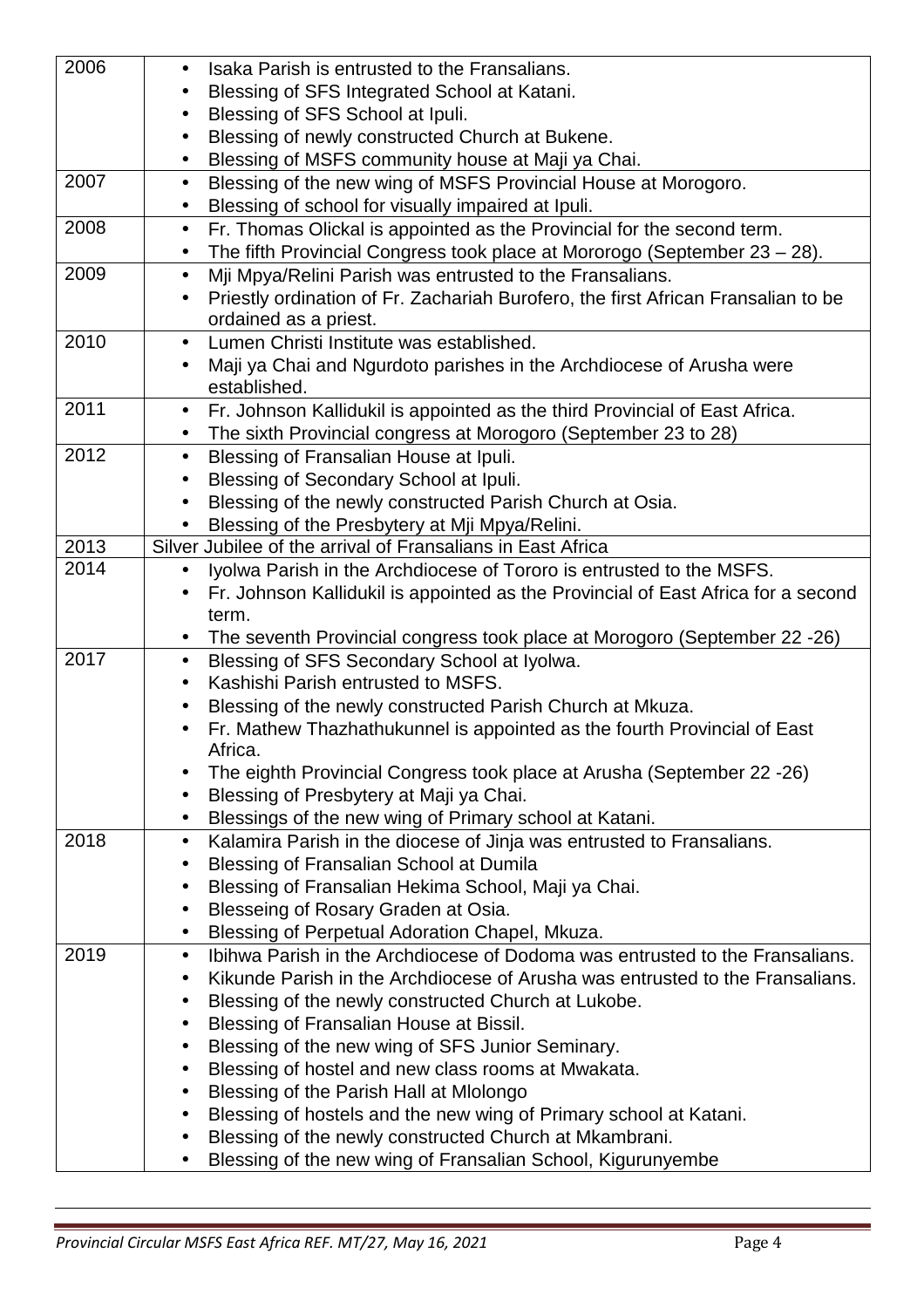| 2020 | Blessing of hostels and Multi-Purpose Hall, Iyolwa Secondary School.    |
|------|-------------------------------------------------------------------------|
|      | Blessing of Presbytery at Ibihwa.                                       |
|      | Blessing of the Administrative wing of SFS Secondary School, Ipuli.     |
|      | Fr. Mathew Thazhathukunnel is reappointed as the Provincial.            |
|      | The ninth Provincial Congress took place at Morogoro (October 2 -5)     |
|      | Blessing of Ibihwa Presbytery.<br>$\bullet$                             |
|      | Blessing of Mother of Mercy School at Miji Mpya/Relini                  |
| 2021 | Blessing of hostels at SFS School, Kagongwa.                            |
|      | Blessing of Presbytery at Kashishi<br>$\bullet$                         |
|      | Presbytery at Kalamira (work in progress)                               |
|      | New wing of Iyolwa School (work in progress)                            |
|      | Kalagala Parish in the Diocese of Lugazi is entrusted with Fransalians. |
|      | Minor Seminary at Buwooya in the Diocese of Lugazi (work in Progress).  |
|      | Presbytery at Kikunde (work in progress)                                |
|      | Primary School at Bissil (work in progress)                             |
|      | Retirement Home, Angamaly (work in progress)                            |

**YEAR OF MISSION 2021- 2022** 



Our beloved Superior General has declared 2021 – 2022 as the Year of Mission. He writes, "Taking into account the Year of St. Joseph, the Year of Family, the Devotion to the Holy Family, and the directive of the General Chapter XX to initiate more ministries directed to families, with the consent of the General Council, I am glad to formally declare the year 2021 – 2022 as Year of Mission in our Congregation starting from Pentecost Sunday, May 23, 2021, and concluding on Divine Mercy Sunday, April 24, 2022."

We assure you our prayers as you begin the Silver Jubilee year. May

the good Lord continue to bless your priestly ministry at the service of the people of God in Africa!

Objectives of the Year of Mission:

- Bring to the forefront the apostolate of Missions in the Congregation-
- For the renewal of the individuals and communities so that we can function more effectively with credibility as agents of renewal ·
- To impart to our young formees and scholastics the correct orientation regarding the nature and purpose of being a member of a missionary Congregation.
- For the renewal and rejuvenation of our parishes through PMP (Parish Mission Preaching)·
- Focused implementation of the directives of the General Chapter 2019 on MISSION·
- To initiate ministries directed to families, to promote devotion to the Holy Family, and to celebrate the Year of Family and Year of St. Joseph

Fr. Johnson Kallidukil, General Secretary for Mission, in consultation with Provincial Councillor in Charge of the Mission will work on a detailed program for the Mission Year in the coming weeks and months. Let us collaborate with the Mission Forums and Mission Secretariat in this noble cause of our Mission.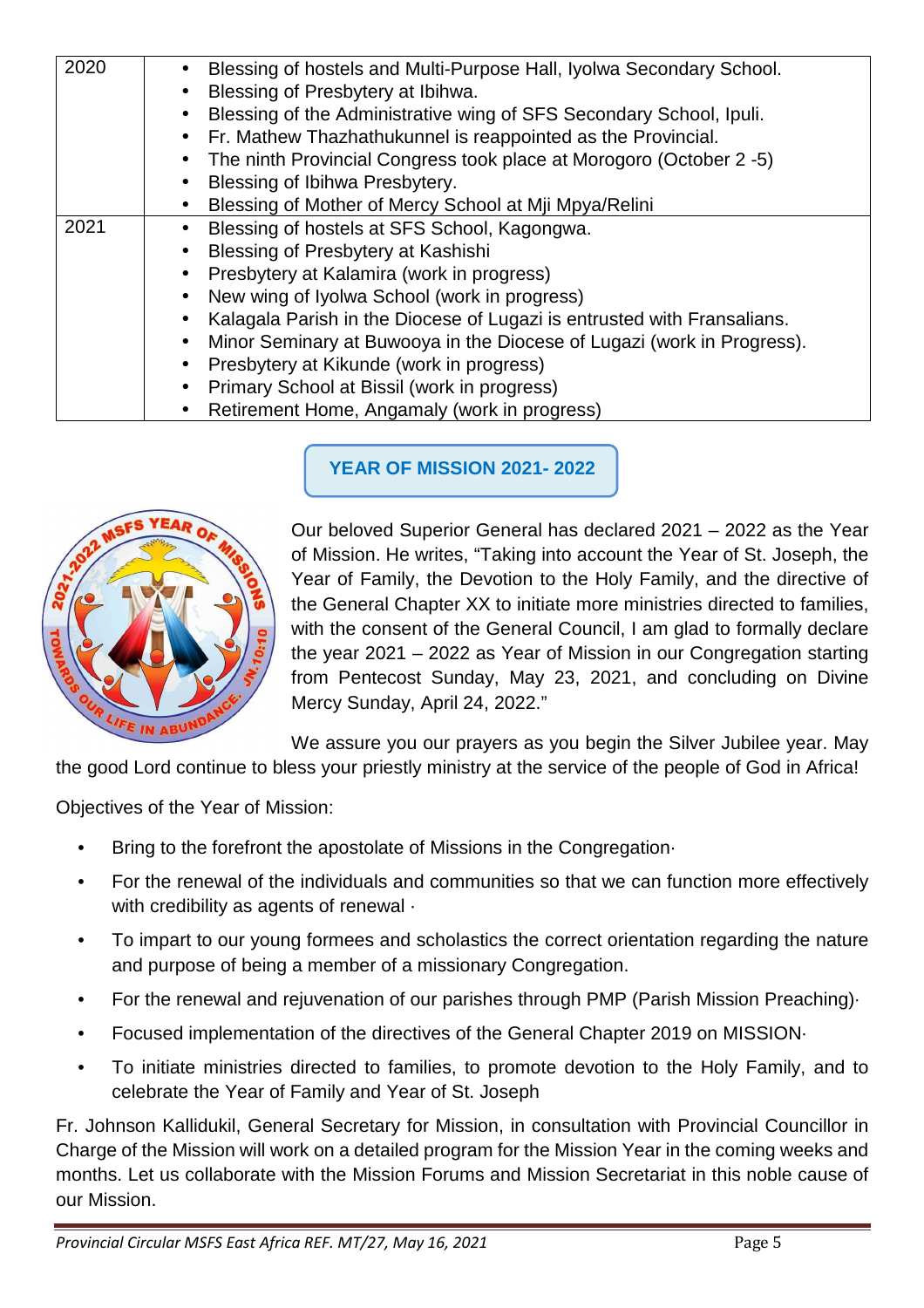#### **VISITATION OF SUPERIOR GENERAL**

The scheduled Canonical Visitation of V. Rev. Fr. Abraham Vettuvelil, our Superior General to our communities in Kenya and Uganda had to be postponed due to the Covid situation in these countries. However, he conducted online Meeting with every community in Kenya and Uganda. Rev. Fr. Superior General gave lectures in LCI and left for Rome on May 16th. We thank and appreciate Rev. Fr. Superior General for his presence in East Africa and for his constant support and guidance to our Province.

# **RETREATS**

The first annual retreat of this year, of the Province in Tanzania will be conducted from June 07th evening to June 12th noon at OSS Sisters Retreat house, Marangu, Moshi. The second retreat will be held from July 26th evening until July 31st noon at Ivrea Sisters' Retreat Centre, Dodoma. Rev. Dr. Theodatus Maramba (Professor at Kipalapala Seminary) will animate both retreats.

As cross-border travel restrictions continue, confreres in Kenya and Uganda will have retreat in their respective countries. The dates will be made known later.

**FAREWELL AND GRATITUDE TO FR. PRASHANTH** 

Rev. Fr. Prashanth Prakash MSFS of South West India Province served as Assistant Director of Novices for the last three years in our Novitiate at Kibaha. He has returned to his Province on April 30. We sincerely thank Fr. Prashanth for his yeomen services in East Africa particularly in our Novitiate and Mkuza Parish. We appreciate his cheerful availability, gentleness and dedication to his duties especially in forming our young Brothers. May God bless him abundantly as he takes up his new ministry in the Province!

**HEARTY WELCOME TO FR. JOHNSON PATHIYIL** 

Rev. Fr. Johnson Pathiyil MSFS who has completed his Doctoral studies in Rome has returned to the Province on May 15. Hearty welcome to Fr. Johnson and we wish him all the best in his new ministry as the Rector of the Scholaticate at Kola.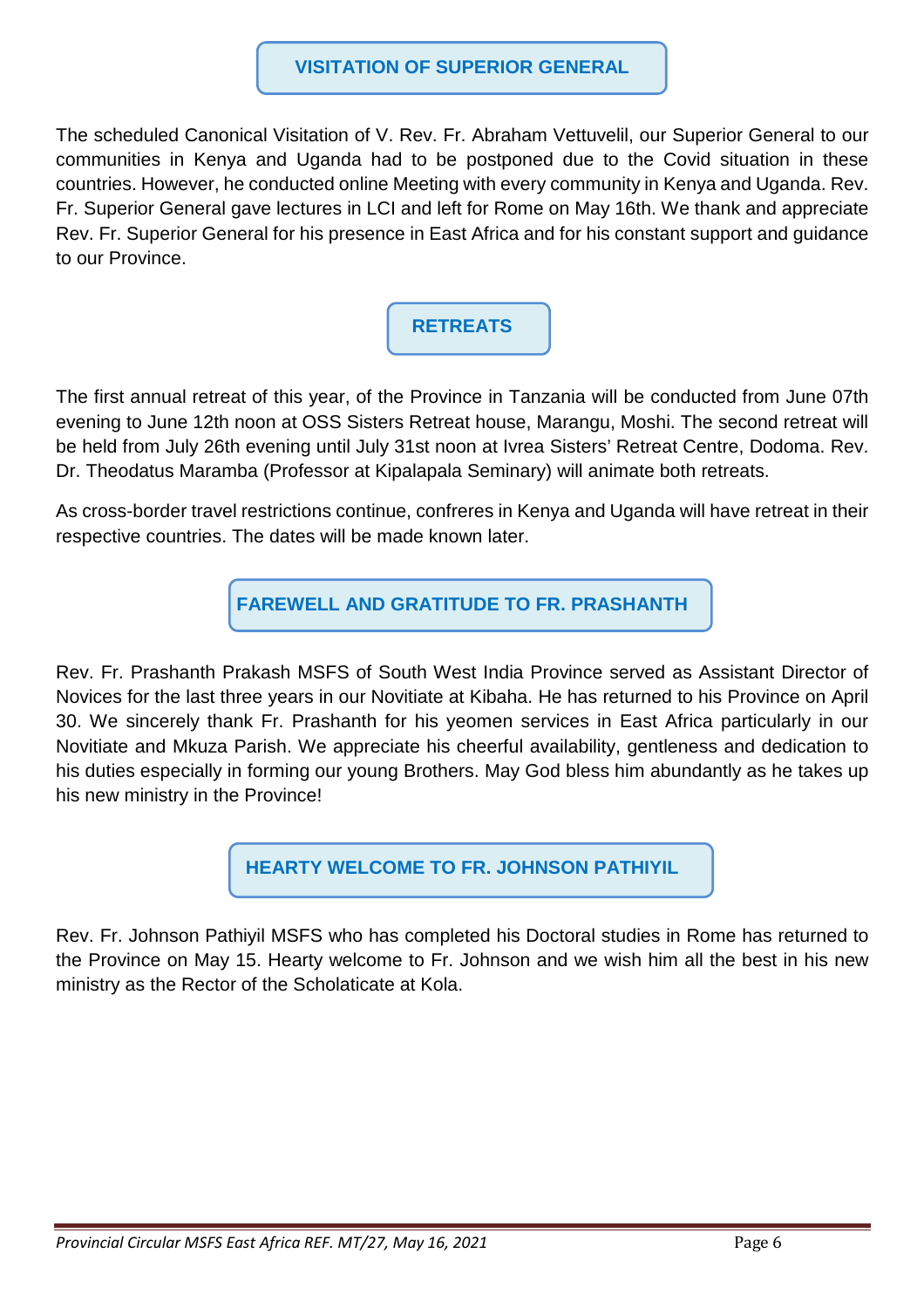### **BLESSING OF PRESBYTERY AT KASHISHI**



'Unless the Lord builds the house, its builders labour in vain…..' (Psalm 127:1-2). On May 1, 2021 witnessed a huge number of Parishioners of Kashishi Parish gathering together to experience the abundant blessings of the Lord, as the Provincial Superior of the Missionaries of St. Francis de Sales in East Africa Rev. Fr. Mathew Thomas Thazhathukunnel graced the ceremony of the blessing and opening of the newly built presbytery, Mermier Hall as well as the new

water tank. He officiated the Holy Eucharist which started at 10:30 am in jubilation with a procession led by the Parish choir.

The construction of the newly built house began by collecting of stones and sand by the Small Christian Communities of the Parish who continued to collaborate with construction at every stage. The foundation stone was laid on August 8, 2020 by Rev. Fr. Chinnappan Arokiasamy MSFS. The presbytery was a long-cherished dream of parishioners and priests at Kashishi as they did not have proper accommodation for almost three years. Our sincere thanks to our benefactors and various organizations for their generous contributions to support this project. May God bless them abundantly! We thank the parishioners for their hard work and contributions in building the presbytery.

Rev. Fr. Edward Ntunde, the Dean and Parish Priest of Urambo, Tabora opened the newly built house amidst a rejoicing crowd of the Parishioners. Rev. Fr. Provincial blessed the house and Rev. Fr. Joseph Kayanja, the Parish Priest placed the Blessed Sacrament in the tabernacle of the New Chapel. The occasion was made more solemn by the presence of a good number of leaders of various denominations and laity from Kashishi Parish and also nearby Parishes, together with a good number of MSFS Confreres from various communities.

The blessing and opening ceremony was followed by a short gathering in the Parish Premises during

which the invited guests were entertained by different choirs from the various Sub-Stations of the parish, and the Youth group. This was followed by a family meal. Hearty congratulations to Rev. Fr. Mathew Thazhathukunnel, Fr. Chinnappan Arokiasamy, Fr. Joseph Maria Kayanja, MSFS confreres of TAKA Apostolic community and all the confreres of the Province, who tirelessly worked hard for the realization of this project. May God bless you all!



(Reported by Fr. Joseph Mary Kayanja, MSFS)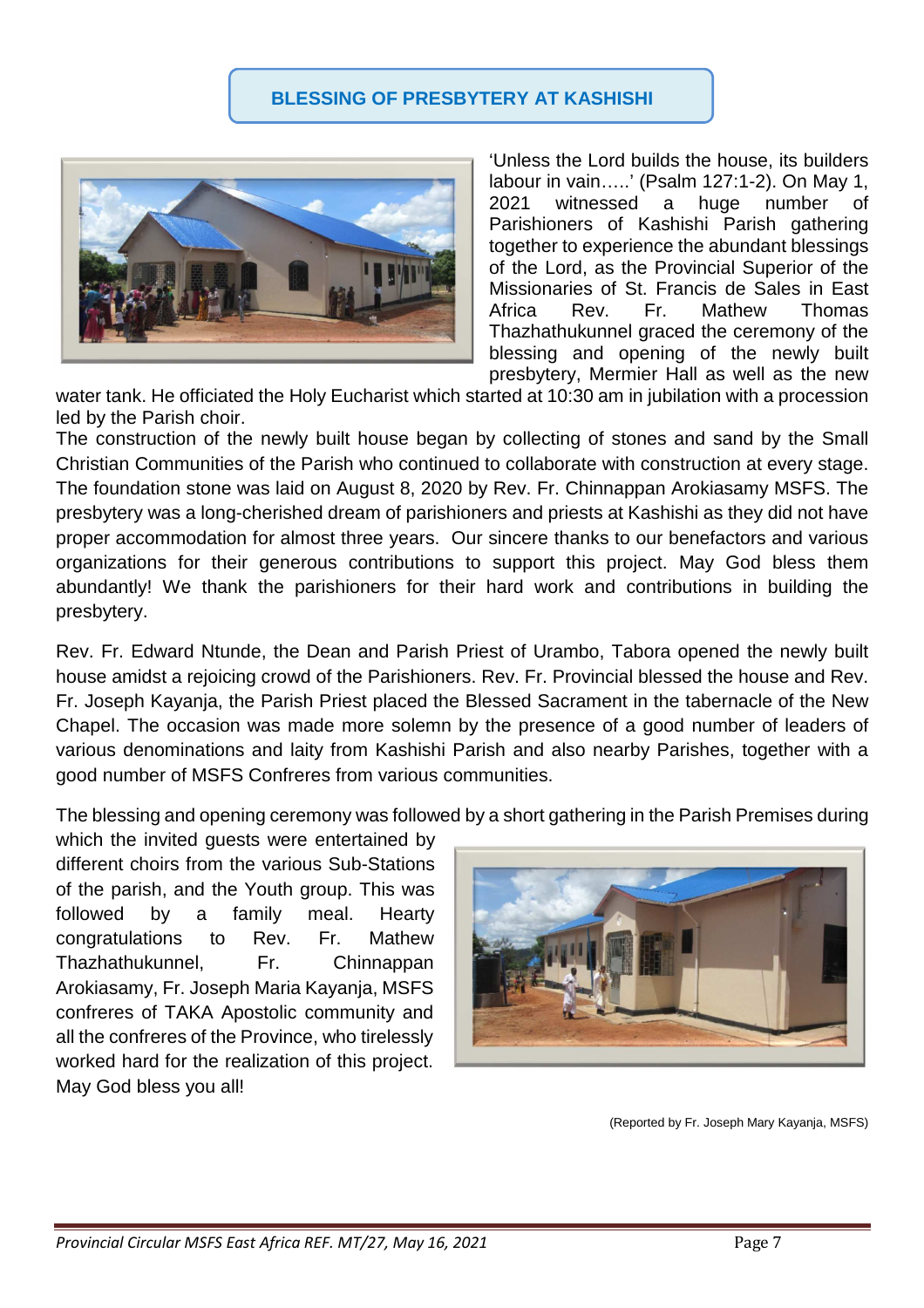# **GRADUATION AT LUMEN CHRISTI INSTITUTE**

The 9th convocation of LCI took place on 12th May 2021. Very Rev. Dr. Abraham Vettuvelil, MSFS, the Superior General of the Missionaries of St. Francis de Sales and Chancellor of LCI was the chief guest. The day's programme began with the solemn Eucharistic Celebration presided over by the chief guest. Rev. Dr. Mathew Thazhathukunnel, Provincial of East Africa and the delegate of the Superior General and Vice Chancellor of the Institute concelebrated the holy Eucharist along with the members of the staff.

The graduation ceremony began with a silent and sombre procession of seventeen graduating students of Formators Course and twenty four Philosophy students led by Rev. Dr. Devasia Manalel and Rev. Dr. James Panthalanickel, respectively to the podium. Rev. Dr. Thomas Kochalumchuvattil, the Director of the Institute



welcomed everyone for the commencement programme.



The seventeen Formators who graduated came from fifteen different Congregations and five different nationalities, such as Burkina Faso, India, Seychelles, Tanzania and Zambia. Among the twentyfour seminarians, which is the highest number of students graduating in one year since the start of Philosophy programme, were students hailing from Tanzania, Uganda, Cameroon and Tchad. They belong to our various mission units in Africa,

Camilian Fathers, Adorine Congregation and the dioceses of Kigoma and Condoa. The programme ended with a family meal.

(Reported by Fr. Thomas Kochalumchuvattil MSFS)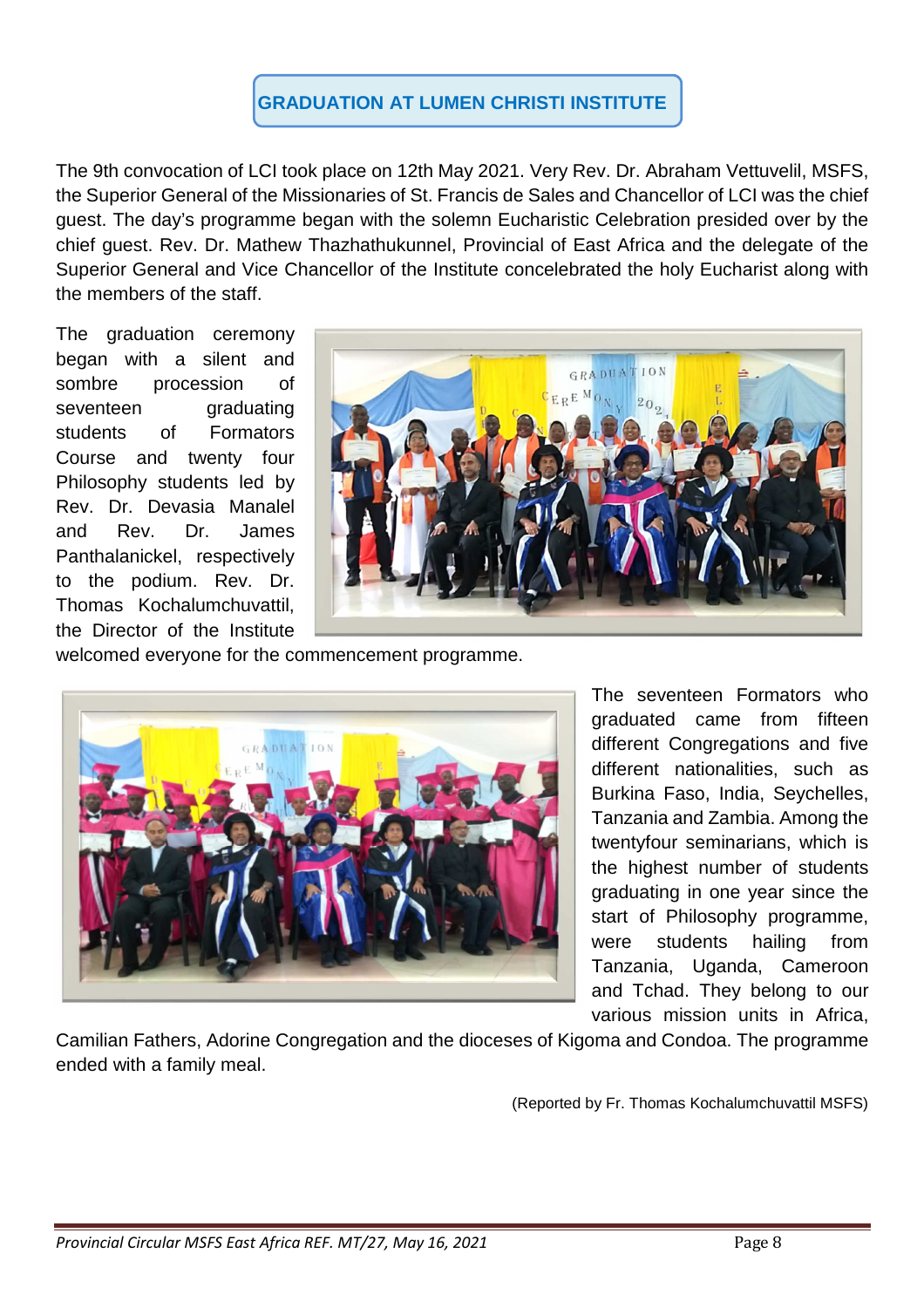

On 1st May, 2021 was indeed a memorable day for the Fransalian Study House Community, Kola. It was a blessed day as twelve of our Brothers received their minor orders, of whom six of them were conferred with the ministry of Acolyte and six of them were conferred with the ministry of Lector. The Ministries were conferred by

Bishop Emeritus Telesphor Mkude in the Chapel of Jordan University College. During his touching homily, the Bishop exhorted the seminarians to grow in love for the Word of God and for the Eucharist as signs of their willingness to embrace these ministries. The celebration was graced by the presence of Superiors and members of various religious communities and the students of Jordan University College.

(Reported by Bro. Level Winner MSFS)

### **PROMOTION OF SCHOLASTICS**

The following scholastics are promoted to the respective next stages of their formation as well as to the renewal of vows:

### **Promotion to Priestly Ordination**

- 1. Dn. Brian Wasswa
- 2. Dn. Gonzaga Lubega
- 3. Dn. Joseph Ambongo

### **Promoted to fourth year of theology and Final vows**

- 1. Bro. Avil Viegas
- 2. Bro. Edward Mgagi
- **Promoted to third Year Theology and Renewal of Vows**
- 1. Bro. Okoth Moses

#### **Promoted to Second Year Theology and Renewal of Vows**

- 1. Bro. Collins Barasa Simiyu
- 2. Bro. Fred Bwoba
- 3. Bro. Godwin Nanalo
- 4. Bro. Joseph Mwasa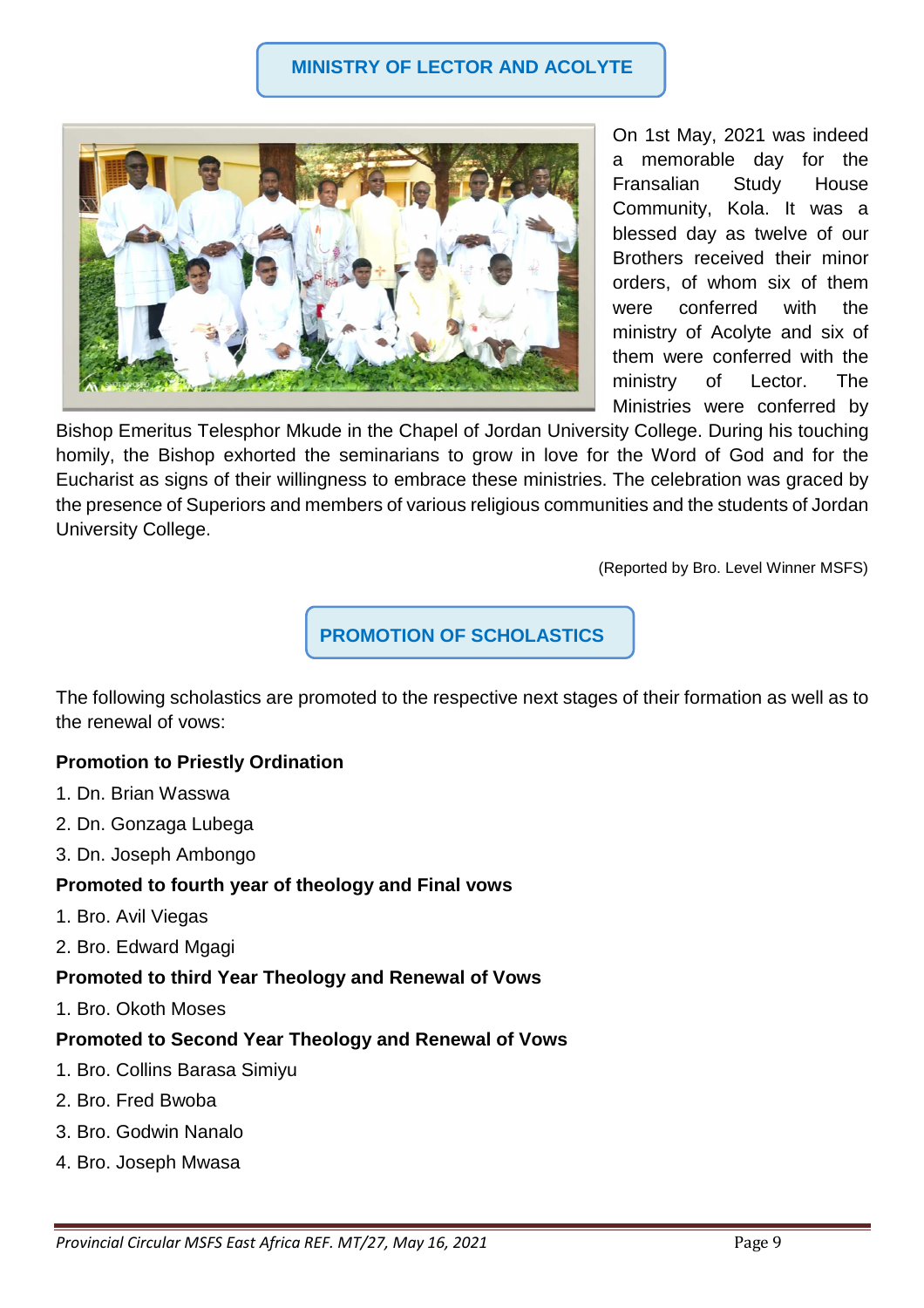### **Promoted to First year of Theology and Renewal of vows**

- 1. Bro. Dennis William Minja
- 2. Bro. Linto Varghese

# **Promoted for Regency and Renewal of Vows**

- 1. Bro. Eboyu Peter 7. Bro. Orikiriza Darius 2. Bro. Ikachuli Dismas 8. Bro. Wakoba John 3. Bro. Lobong Moses 9. Bro. Wamakale Abraham 4. Bro. Masereka Richard 10. Bro. Wangi Pascal
- 5. Bro. Mnuka N. Lazaro 11. Bro. Wanjala Justine
- 6. Bro. Nimusiima Xavier

# **Promoted to Third Year Philosophy and Renewal of Vows**

- 1. Bro. Issac Mangoye
- 2. Bro. Lawrence Ssekayi

# **Promoted to Second Year Philosophy and Renewal of Vows**

- 1. Bro. Innocent Munishi 4. Bro. Richard Woniala
- 2. Bro. Joseph Kapungu 5. Bro. Victor Muhangi
- 3. Bro. Raymond Simon
- 
- 

# **APPOINTMENT OF REGENTS**

- 1. Bro. Wangi Pascal: Designated for Regency and Theology in Cameroon.
- 2. Bro. Wamakale Abraham: Designated for Regency and Theology in Cameroon.
- 3. Bro. Lobong Moses: Fransalianum Novitiate, Kibaha
- 4. Bro. Nimusiima Xavier: SFS Junior Seminary, Kihonda
- 5. Bro. Wanjala Justine: SFS Junior Seminary, Kihonda
- 6. Bro. Eboyu Peter: Ipuli Community
- 7. Bro. Masereka Richard: Ipuli Community
- 8. Bro. Mnuka N. Lazaro: Bukene Community
- 9. Bro. Wakoba John: Mwakata Community
- 10. Bro. Orikiriza Darius: Bissil Community
- 11. Bro. Ikachuli Dismas: Katani Community
- 12. Bro. Joseph Lule: Ndagani/Buwooya Seminary
- 13. Bro. Anthony Kabagambe: Iyolwa Community
- 
-